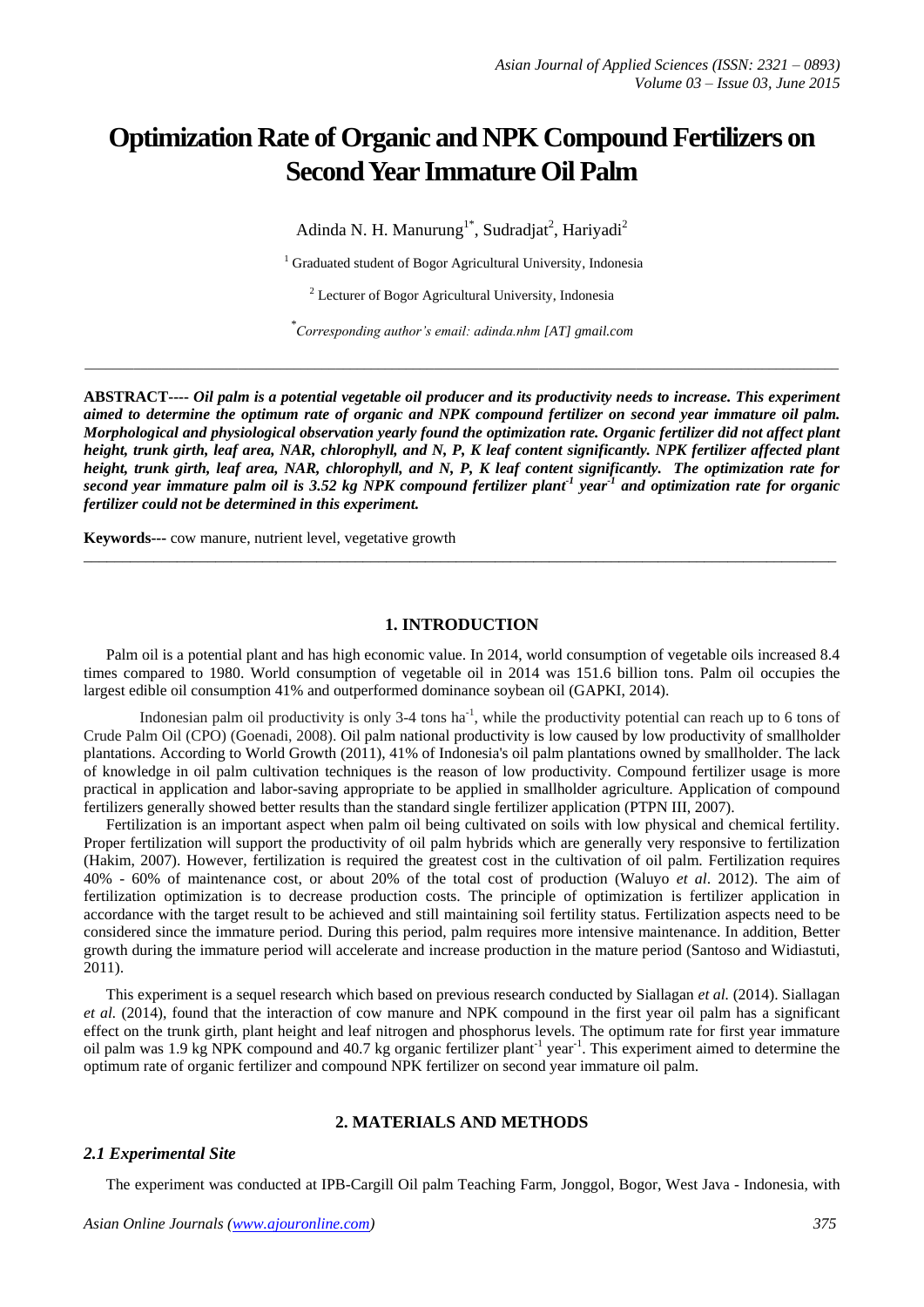located 115 m above sea level. The experiment was conducted from March 2014 to March 2015. Analysis of soil, fertilizer and plant tissue was performed at the Laboratory of Soil Fertility, Department of Soil Sciences and Land Resources IPB Bogor.

# *2.2 Experimental Design and treatment*

The Experiment used factorial design in complete randomized block design with three replications. The treatment consists of two factors: the organic fertilizer with 4 levels, and the NPK compound with 5 levels. Treatment with organic fertilizers consists of 0, 25, 50 and 75 kg organic fertilizer plant<sup>-1</sup> year<sup>-1</sup>. NPK compound fertilizer consists of 0, 1.2, 2.4, 3.6 and 4.8 kg NPK compound fertilizer plant<sup>-1</sup> year<sup>-1</sup>. Each experimental unit consisted of 5 plants, so there were 300 plant samples.

# *2.3 Experimental Procedure*

The organic and NPK compound fertilizer treatment were given twice, at 14 and 20 months. Method of application is scattered around the disk. Every application used a half of the total dose of treatment.

# *2.4 Data collection*

Morphological parameters observed every 2 months from March 2014 to March 2015. Morphological parameters observed were plant height, trunk girth, and the ninth leaf area. Physiological parameters observed on October 2014 and March 2015. Chlorophyll was measured by SPAD-502 and converted by Farhana *et al*. (2007). Net photosynthetic rate observed using Li 6400, USA.

# *2.5 Data analysis*

The data was analyzed by analysis of variance. If the analysis variance test results was significant at 5%, then it continued to be analyzed by orthogonal polynomial contrasts test.

# **3. RESULT AND DISSCUSSION**

# *3.1 Plant height*

Plant height response of oil palm in treatment of organic fertilizer and NPK compound is presented in Table 1. The treatment of organic fertilizer and its interaction with NPK compound did not significant during the observation. Treatment of compound NPK fertilizer was highly significant quadratic on 12-24 months.

| Dose of fertilizer      |                          |                          |        | Age of the plant (months) |        |        |                          |
|-------------------------|--------------------------|--------------------------|--------|---------------------------|--------|--------|--------------------------|
| (kg plant')             | 12                       | 14                       | 16     | 18                        | 20     | 22     | 24                       |
|                         |                          |                          |        | (cm)                      |        |        |                          |
| Organic                 |                          |                          |        |                           |        |        |                          |
| 0                       | 275.0                    | 305.0                    | 339.4  | 371.2                     | 385.9  | 414.1  | 441.5                    |
| 25                      | 268.7                    | 299.9                    | 337.3  | 371.1                     | 386.3  | 413.1  | 439.8                    |
| 50                      | 271.1                    | 288.4                    | 333.9  | 373.9                     | 391.1  | 414.4  | 441.9                    |
| 75                      | 279.1                    | 302.2                    | 337.6  | 368.6                     | 382.0  | 410.7  | 446.9                    |
| Pr                      | 0.5172                   | 0.7718                   | 0.9833 | 0.9854                    | 0.9330 | 0.9938 | 0.9664                   |
| <b>Response</b>         | ns                       | ns                       | ns     | ns                        | ns     | ns     | ns                       |
| <b>Response Pattern</b> | $\overline{\phantom{a}}$ | $\overline{\phantom{a}}$ | -      | -                         | ٠      | -      | $\overline{\phantom{a}}$ |
| <b>NPK Compound</b>     |                          |                          |        |                           |        |        |                          |
| $\bf{0}$                | 252.8                    | 244.5                    | 290.7  | 333.1                     | 352.5  | 372.1  | 391.3                    |
| 1.2                     | 275.6                    | 310.4                    | 342.7  | 373.1                     | 387.3  | 405.3  | 437.2                    |
| 2.4                     | 278.2                    | 313.2                    | 350.4  | 384.9                     | 400.8  | 433.0  | 464.1                    |
| 3.6                     | 277.4                    | 310.8                    | 349.1  | 382.9                     | 397.6  | 426.0  | 459.4                    |
| 4.8                     | 283.5                    | 315.4                    | 352.2  | 382.0                     | 393.4  | 429.0  | 460.6                    |
| Pr                      | 0.0051                   | 0.0019                   | 0.0012 | 0.0080                    | 0.0260 | 0.0025 | 0.0002                   |
| <b>Response</b>         | $**$                     | **                       | $**$   | $\ast\ast$                | $\ast$ | **     | $\ast\ast$               |
| <b>Response Pattern</b> | $Q^*$                    | $Q^*$                    | $Q^*$  | $Q^*$                     | $Q^*$  | Q*     | $Q^*$                    |

**Table 1 :** Height plant response of oil palm on organic fertilizer and NPK compound.

Remarks : \*: Significantly different at 5%; \*\*: Significantly different at 1%; Pr: Probability; L: linier; Q: Quadratic; ns: not significant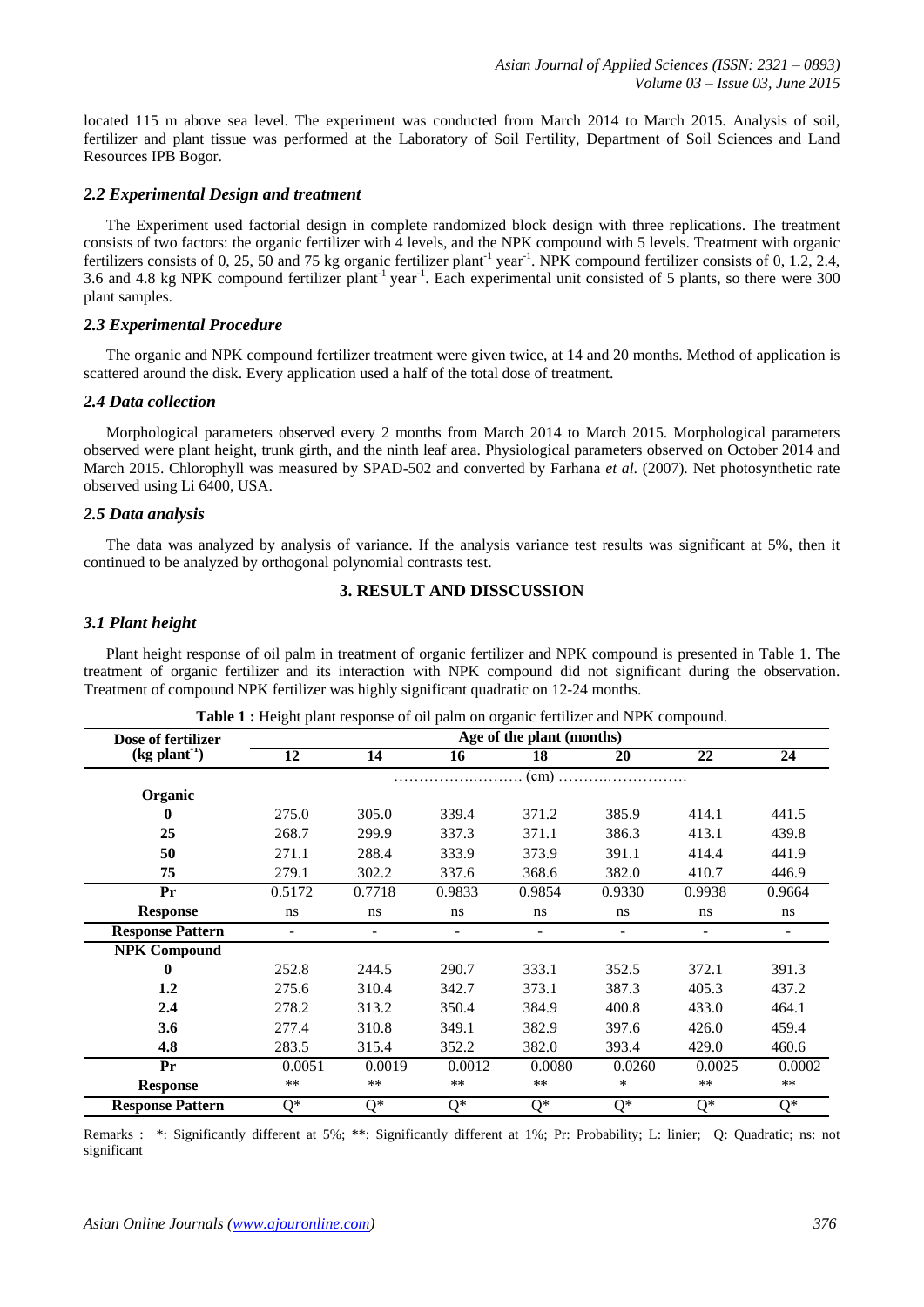Application of organic did not affect plant height of second year immature oil palm. In the first year, Sudradjat *et al.*  $(2014)$  had same report that application of up to 30 kg plant<sup>-1</sup> year<sup>-1</sup> did not affect the growth. Application of organic fertilizer is beneficial for long-term production the due to slow release nature of the nutrients (Ermadani and Muzar, 2011).

NPK compound fertilizer increased the growth of palm oil to the optimum limit. Growth increases due to higher nutrient of NPK fertilizer treatment. One of them is caused by the availability of potassium fertilizer better than the control. Magen (2008) mentioned that the state of potassium limitation in the long term will cause damage to soil fertility, which leads to stagnation, and decline in production.

#### *3.2 Trunk girth*

The palm trunk girth response on organic fertilizer and NPK compound fertilizer treatment can be seen in Table 2. The treatment of organic fertilizer and its interaction with NPK compound did not significant during observation. Treatment of compound NPK fertilizer was highly significant linearly on 12, 18, 20, 22 and quadratic on 14, 16 and 24 months.

| Dose of fertilizer         |                           |                           | Age of the plant (months) |                          |                          |                          |                  |
|----------------------------|---------------------------|---------------------------|---------------------------|--------------------------|--------------------------|--------------------------|------------------|
| $(kg$ plant <sup>"</sup> ) | 12                        | 14                        | 16                        | 18                       | 20                       | 22                       | 24               |
|                            |                           |                           |                           | (cm)                     |                          |                          |                  |
| Organic                    |                           |                           |                           |                          |                          |                          |                  |
| 0                          | 78.3                      | 109.3                     | 131.3                     | 151.6                    | 160.4                    | 167.1                    | 203.9            |
| 25                         | 77.3                      | 109.3                     | 130.0                     | 150.6                    | 161.3                    | 170.2                    | 200.9            |
| 50                         | 79.2                      | 113.1                     | 133.9                     | 153.6                    | 163.0                    | 173.7                    | 210.0            |
| 75                         | 78.5                      | 115.1                     | 138.6                     | 161.2                    | 172.0                    | 184.4                    | 219.4            |
| Pr                         | 0.9681                    | 0.3317                    | 0.2786                    | 0.3518                   | 0.3939                   | 0.1415                   | 0.0979           |
| <b>Response</b>            | ns                        | ns                        | ns                        | ns                       | ns                       | ns                       | ns               |
| <b>Response Pattern</b>    | $\overline{\phantom{a}}$  | -                         | $\overline{\phantom{a}}$  | $\overline{\phantom{a}}$ | $\overline{\phantom{a}}$ | $\overline{\phantom{a}}$ |                  |
| <b>NPK Compound</b>        |                           |                           |                           |                          |                          |                          |                  |
| $\mathbf{0}$               | 66.0                      | 96.0                      | 114.8                     | 134.3                    | 144.4                    | 154.5                    | 183.3            |
| 1.2                        | 78.9                      | 111.8                     | 134.0                     | 152.7                    | 160.2                    | 168.7                    | 203.4            |
| 2.4                        | 80.6                      | 116.8                     | 140.3                     | 161.1                    | 170.9                    | 178.8                    | 216.5            |
| 3.6                        | 81.4                      | 115.9                     | 138.6                     | 159.4                    | 169.0                    | 179.6                    | 219.5            |
| 4.8                        | 84.8                      | 117.9                     | 138.6                     | 163.7                    | 176.6                    | 187.8                    | 220.1            |
| Pr                         | 0.0011                    | < 0.0001                  | < 0.0001                  | 0.0014                   | 0.0044                   | 0.0051                   | 0.0004           |
| <b>Response</b>            | $**$                      | $**$                      | $**$                      | $**$                     | $**$                     | $**$                     | $**$             |
| <b>Response Pattern</b>    | $\overline{\mathsf{L}^*}$ | $\overline{\mathrm{Q}^*}$ | Q*                        | $\mathrm{L}^*$           | $L^*$                    | $L^*$                    | $\overline{Q^*}$ |

**Table 2 :** Trunk girth response of oil palm on organic and NPK compound fertilizer treatments

Remarks : \*: Significantly different at 5%; \*\*: Significantly different at 1%; Pr: Probability; L: linier; Q: Quadratic; ns: not significant

Based on data, it is known that organic fertilizer increases the growth of oil palm trunk girth. Organic fertilizer in a certain amount of plant growth can even compete with inorganic fertilizer. Based on Uwumarongie et al. (2012) research, the organic fertilizer on oil palm seedlings showed strong vegetative growth, high chlorophyll and nitrogen content. This is demonstrated by the high seed, the girth and leaf area were higher compared with inorganic fertilizer treatment (NPKMg).

### *3.3 Leaf Area*

Organic fertilizer significantly linearly on 16 and 18 Months against leaf area (Table 5). NPK compound significantly linearly on 16 and 18 Months and quadratic at 24 Months against leaf area. The interaction between organic and NPK compound fertilizer was highly significant on 16 and 18 months.

NPK compound treatment increasing ninth leaf area. This is due to better availability of nitrogen to the optimum point. The decline in leaf area occurred at the highest dose as a symptom of excessive fertilization. Nitrogen affects leaf area, leaf color, leaf production and net assimilation number of plants. According to Uexküll and Fairhurst (1991), the nitrogen response is more noticeable in young oil palm plants with LAI under 5. The response to nitrogen is hard to observed on old oil palm plants (LAI> 6), due to the competition of light, so the response to this nitrogen would be difficult to see.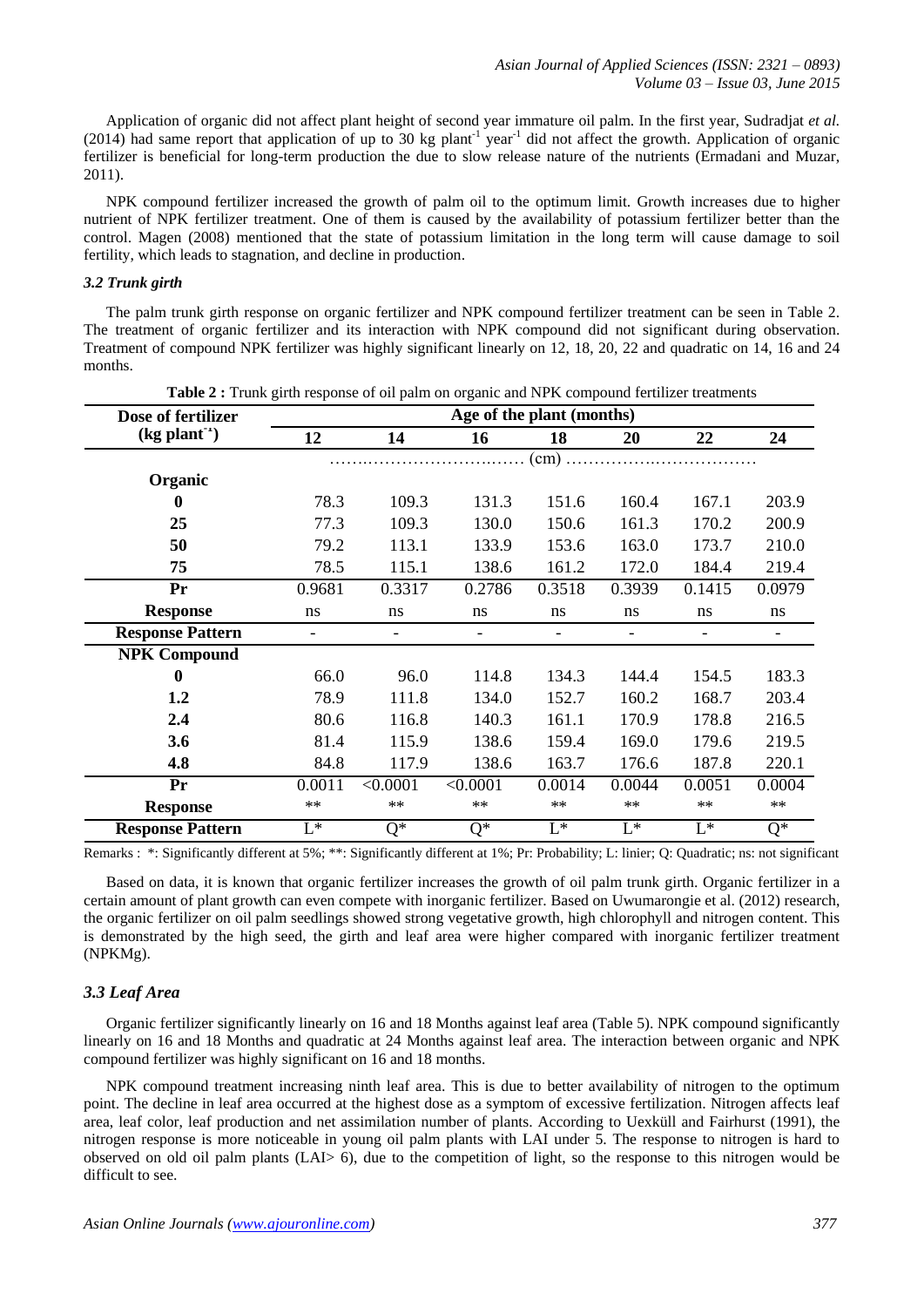| Dose of fertilizer         |                          |                          |        | Age of the plant (months) |                |        |        |
|----------------------------|--------------------------|--------------------------|--------|---------------------------|----------------|--------|--------|
| $(kg$ plant <sup>1</sup> ) | 12                       | 14                       | 16     | 18                        | 20             | 22     | 24     |
|                            |                          |                          |        | (m <sup>2</sup> )         |                |        |        |
| Organic                    |                          |                          |        |                           |                |        |        |
| 0                          | 1.18                     | 1.54                     | 1.63   | 1.74                      | 1.58           | 1.62   | 2.18   |
| 25                         | 1.07                     | 1.45                     | 1.65   | 1.75                      | 1.62           | 1.72   | 2.09   |
| 50                         | 1.07                     | 1.57                     | 1.63   | 1.83                      | 1.72           | 1.81   | 2.25   |
| 75                         | 1.16                     | 1.64                     | 1.97   | 2.08                      | 1.64           | 1.88   | 2.48   |
| Pr                         | 0.3696                   | 0.3603                   | 0.0317 | 0.0317                    | 0.6905         | 0.1154 | 0.0018 |
| <b>Response</b>            | ns                       | ns                       | *      | $\ast$                    | ns             | ns     | $**$   |
| <b>Response Pattern</b>    | $\overline{\phantom{0}}$ | $\overline{\phantom{a}}$ | $L^*$  | $L^*$                     | $\blacksquare$ |        | $L^*$  |
| <b>NPK Compound</b>        |                          |                          |        |                           |                |        |        |
| $\mathbf 0$                | 0.96                     | 1.39                     | 1.47   | 1.61                      | 1.51           | 1.68   | 1.93   |
| 1.2                        | 0.12                     | 1.55                     | 1.69   | 1.82                      | 1.66           | 1.71   | 2.15   |
| 2.4                        | 0.18                     | 1.66                     | 1.73   | 1.86                      | 1.70           | 1.89   | 2.40   |
| 3.6                        | 0.15                     | 1.54                     | 1.97   | 2.10                      | 1.63           | 1.71   | 2.43   |
| 4.8                        | 1.19                     | 1.60                     | 1.74   | 1.85                      | 1.71           | 1.81   | 2.34   |
| Pr                         | 0.0923                   | 0.2344                   | 0.0336 | 0.0250                    | 0.5378         | 0.4091 | 0.0018 |
| <b>Response</b>            | ns                       | ns                       | *      | *                         | ns             | ns     | $**$   |
| <b>Response Pattern</b>    |                          | $\overline{\phantom{a}}$ | $L^*$  | $L^*$                     |                |        | $Q^*$  |

**Table 3 :** Leaf area response of oil palm on organic fertilizer and NPK compound treatments.

Remarks : \*: Significantly different at 5%; \*\*: Significantly different at 1%; Pr: Probability; L: linier; Q: Quadratic; ns: not significant

#### *3.4 Leaf Chlorophyll and Nutrient Content*

Organic fertilizers and interaction with NPK compound did not significantly affect leaf chlorophyll content but compound NPK fertilizer treatment significantly linearly with palm leaf chlorophyll content on 24 months (Table 4).

Plant tissue nutrient levels describe nutrient contained in the plant tissue, to indicate the level of adequacy, deficiency and excess nutrients. Analysis was performed on leaf tissue (leaflets) of palm oil on the entire treatment. Application of organic manure and NPK compound on levels of N and P leaf can be seen in Table 4. Interaction of organic manure and NPK compound significant effect on 18 and 24 months but there is interaction on P level of 24 months leaf.

The results of the analysis indicated that leaf tissue nutrient concentrations on the growth of the network is in a quite zone when compared to the nutrient status of the critical nutrient levels in immature amounted to 2.50% N (Ollagnier and Ochs 1981). Based on the analysis in Table 4, only the highest dose of NPK passing the critical limit N. This shows that there is deficiency in the palm with a lower fertilization rate.

The optimum value of P concentration in leaves of palm oil is 0.165% (Foster et al. 1988). Leaf P content analysis results in Table 4 is almost entirely under the optimum concentration. This shows that the rate of fertilization with lower doses causes a deficiency of phosphorus that has not been seen directly. According to Rankine and Fairhurst (1999), it is not easy to recognizable leaf P deficiency symptoms in oil palm. However, P deficient plants may be stunted with short fronds, and the palm trunk may have a pronounced pyramid shape.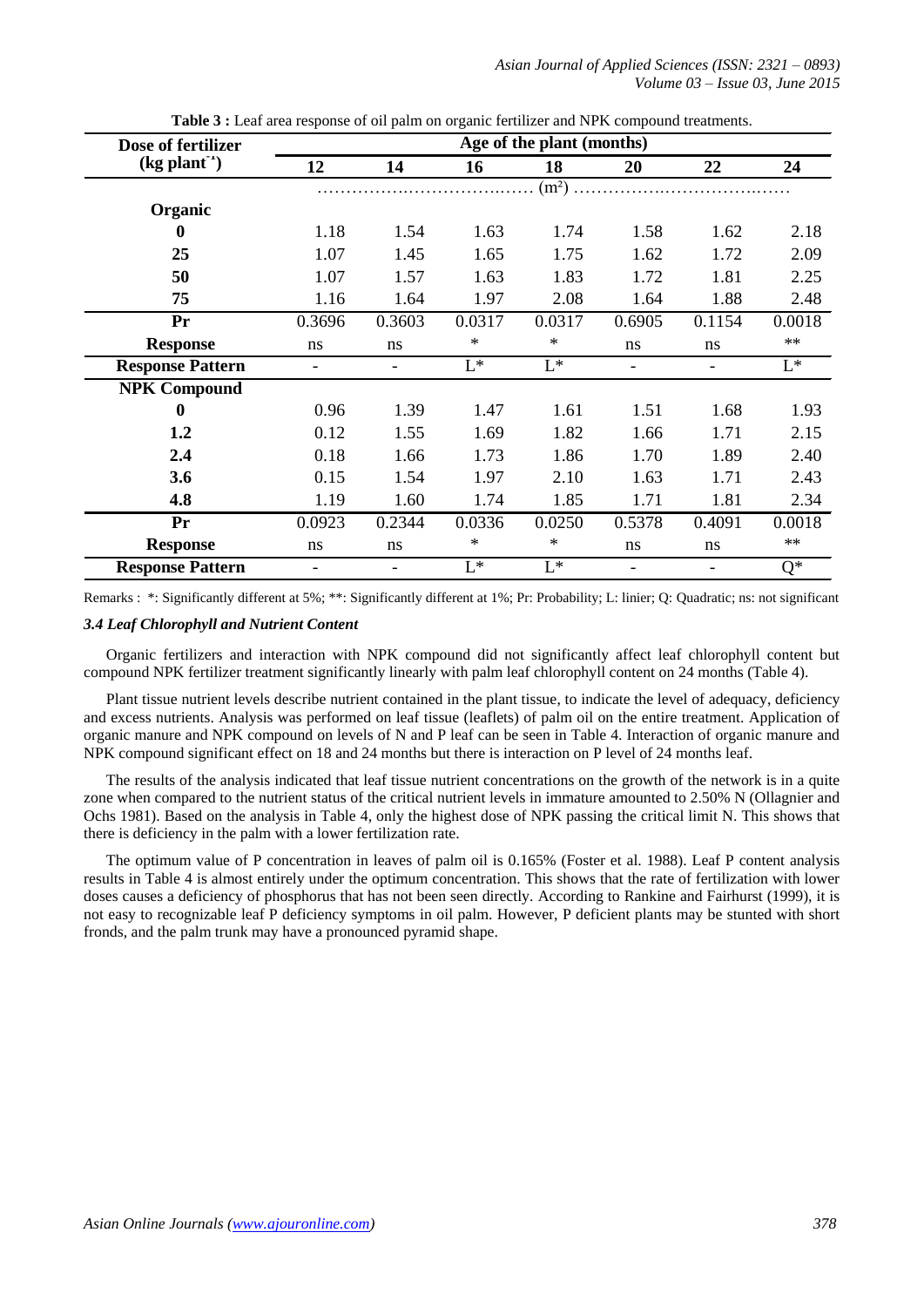| Dose of                     | Age of the plant (months) |             |              |                |            |             |              |                          |
|-----------------------------|---------------------------|-------------|--------------|----------------|------------|-------------|--------------|--------------------------|
| <b>Fertilizer</b>           |                           |             | 18           | 24             |            |             |              |                          |
| $(kg$ plant <sup>-1</sup> ) | chl                       | $\mathbf N$ | $\mathbf{P}$ | $\mathbf K$    | chl        | $\mathbf N$ | $\mathbf{P}$ | $\mathbf K$              |
|                             |                           |             |              |                | $(%)$      |             |              |                          |
| Organic                     |                           |             |              |                |            |             |              |                          |
| $(kg$ plant <sup>-1</sup> ) |                           |             |              |                |            |             |              |                          |
| 0                           | 0.045                     | 2.147       | 0.154        | 0.572          | 0.042      | 2.467       | 0.175        | 1.032                    |
| 25                          | 0.043                     | 2.473       | 0.157        | 0.789          | 0.043      | 2.738       | 0.191        | 1.051                    |
| 50                          | 0.045                     | 2.343       | 0.161        | 0.797          | 0.042      | 2.746       | 0.188        | 1.089                    |
| 75                          | 0.043                     | 2.378       | 0.162        | 0.764          | 0.043      | 2.817       | 0.198        | 1.056                    |
| Pr                          | 0.6404                    | 0.0380      | 0.0872       | 0.0113         | 0.4805     | 0.027       | < 0.0001     | 0.9137                   |
| <b>Response</b>             | ns                        | $\ast$      | ns           | $\ast$         | ns         | $\ast$      | $***$        | tn                       |
| <b>Response Pattern</b>     |                           | $Q^*$       |              | $Q^*$          |            | $L^*$       | $L^*$        | $\overline{\phantom{a}}$ |
| <b>NPK Compound</b>         |                           |             |              |                |            |             |              |                          |
| $(kg plant-1)$              |                           |             |              |                |            |             |              |                          |
| $\bf{0}$                    | 0.046                     | 2.087       | 0.146        | 0.743          | 0.040      | 2.428       | 0.174        | 1.114                    |
| 1.2                         | 0.041                     | 2.301       | 0.155        | 0.741          | 0.041      | 2.716       | 0.184        | 1.005                    |
| 2.4                         | 0.043                     | 2.388       | 0.162        | 0.713          | 0.043      | 2.759       | 0.191        | 1.010                    |
| 3.6                         | 0.438                     | 2.404       | 0.163        | 0.703          | 0.043      | 2.736       | 0.194        | 1.039                    |
| 4.8                         | 0.454                     | 2.495       | 0.168        | 0.753          | 0.045      | 2.821       | 0.198        | 1.118                    |
| Pr                          | 0.2703                    | 0.0241      | < 0,0001     | 0.9689         | 0.0003     | 0.0046      | < 0.0001     | 0.5737                   |
| <b>Response</b>             | ns                        | $\ast$      | $\ast\ast$   | ns             | $\ast\ast$ | $\ast\ast$  | $\ast\ast$   | ns                       |
| <b>Response Pattern</b>     |                           | $L^*$       | $L^*$        | $\overline{a}$ | $L^*$      | $L^*$       | $O^*$        | $\overline{\phantom{a}}$ |
| <b>Interaction</b>          |                           |             |              |                |            |             |              |                          |
| Pr                          | 0.635                     | 0.3175      | 0.116        | 0.7819         | 0.798      | 0.7509      | 0.032        | 0.3658                   |
| <b>Response</b>             | ns                        | ns          | ns           | ns             | ns         | ns          | $\ast$       | ns                       |

**Table 4**: Levels of chlorophyll and nutrient content of N, P, K oil palm leaves on organic fertilizer treatment and NPK compound

The content of potassium in the palm leaves with various treatments has a fairly high diversity. This is because K is a mobile element and was not present in the complex structure of the plant body. The content of potassium in the plant also depends on the total cation concentration of leaves, plant age, soil moisture, and plant spacing. According to Teoh and Chew (1988), the measurement of potassium content should be performed on the midrib tissue because it is more sensitive and shows the status of K in the leaves.

### *3.5 Net assimilation rate*

The response variables photosynthetic rate of oil palm on the treatment of organic fertilizer and NPK compound fertilizer can be seen in Table 5. Treatment of organic fertilizer and its interaction with NPK compound had no significant effect on the rate of photosynthesis. However, the NPK compound significant effect on the rate of photosynthesis is quadratic. This was due to differences in leaf area and nitrogen fertilization. At the highest dose, there was a decrease in the rate of photosynthesis due to reduced leaf area. Nitrogen fertilization that is too high causes growth restriction leaf area.

|                                                | <b>Table 5 :</b> Net assimilation rate of oil palm on organic fertilizers and NPK compound |  |  |  |  |
|------------------------------------------------|--------------------------------------------------------------------------------------------|--|--|--|--|
| Dose of fertilizer $(kg$ plant <sup>-1</sup> ) | Net assimilation rate ( $\mu$ mol CO <sub>2</sub> m <sup>-2</sup> s <sup>-1</sup> )        |  |  |  |  |
| Organic                                        |                                                                                            |  |  |  |  |
| 0                                              | 15.412                                                                                     |  |  |  |  |
| 25                                             | 15.172                                                                                     |  |  |  |  |
| 50                                             | 15.424                                                                                     |  |  |  |  |
| 75                                             | 15.470                                                                                     |  |  |  |  |
| Pr                                             | 0.7743                                                                                     |  |  |  |  |
| <b>Response</b>                                | ns                                                                                         |  |  |  |  |
| <b>Response Pattern</b>                        |                                                                                            |  |  |  |  |
| <b>NPK Compound</b>                            |                                                                                            |  |  |  |  |
| $\bf{0}$                                       | 13.461                                                                                     |  |  |  |  |
| $1.2\phantom{0}$                               | 15.841                                                                                     |  |  |  |  |
| 2.4                                            | 15.900                                                                                     |  |  |  |  |
| 3.6                                            | 15.773                                                                                     |  |  |  |  |
| 4.8                                            | 15.873                                                                                     |  |  |  |  |
| Pr                                             | < 0.0001                                                                                   |  |  |  |  |
| <b>Response</b>                                | **                                                                                         |  |  |  |  |
| <b>Response Pattern</b>                        | $Q^*$                                                                                      |  |  |  |  |

**Table 5 :** Net assimilation rate of oil palm on organic fertilizers and NPK compound

Remarks : \*: Significantly different at 5%; \*\*: Significantly different at 1%; Pr: Probability; L: linier; Q: Quadratic; ns: not significant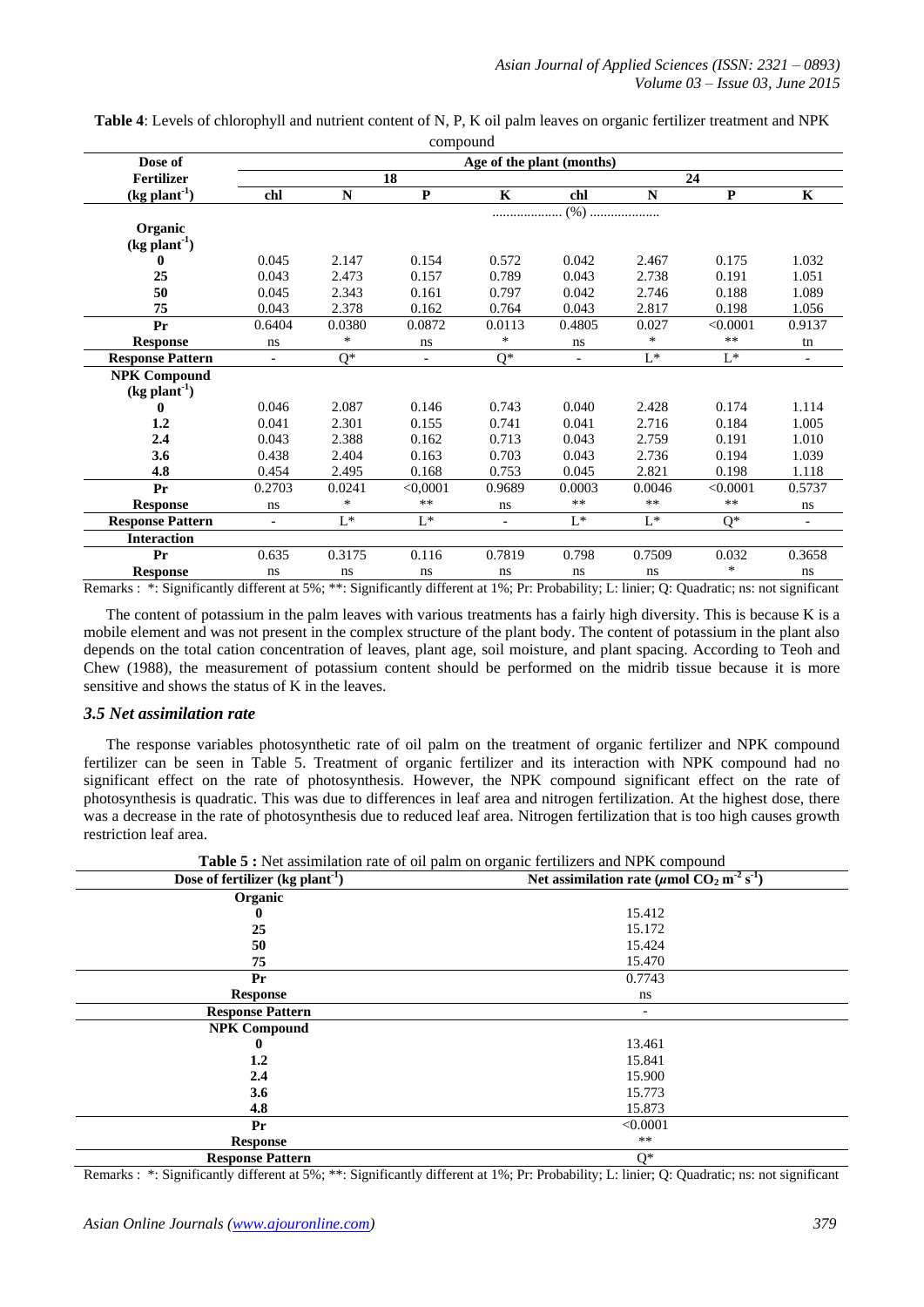NPK fertilization treatment is better than the control. This is due to the presence of nitrogen content more on treatment with NPK compound. According to Corley and Mok (1972), the application of nitrogen will increase the number of leaves and net assimilation palm. The increase in net assimilation is due to the increase in leaf area index which occurs in young oil palm. Increased leaf area index will directly increase the net assimilation and biomass production.

# *3.6 Optimization Rate*

Optimization rate of NPK compound treatment presented in Table 6. Optimization results can be used as a tool to determine basic fertilization rate. Optimum rate determined by response curve regression equation with quadratic pattern (Ramadhaini *et al.* 2014). Optimization obtained from average of all quadratic parameters, i.e. plant height, trunk girth, leaf area, and net assimilation rate. The organic fertilizer could not be optimized, because the response is linier. The optimize rate of NPK compound is  $3.52$  kg plant<sup>-1</sup> year<sup>-1</sup>.

| Parameters   | Age<br>(months) | <b>Function</b>                  | Optimize rate<br>$(kg$ plant <sup>-1</sup> year <sup>-1</sup> ) |
|--------------|-----------------|----------------------------------|-----------------------------------------------------------------|
|              | 12              | $y = -1.818N^2 + 14.00N + 255.5$ | 3.85                                                            |
|              | 14              | $y = -6.342N^2 + 42.30N + 252.1$ | 3.33                                                            |
|              | 16              | $y = -5.297N^2 + 36.21N + 295.8$ | 3.42                                                            |
| Plant height | 18              | $y = -4.736N^2 + 31.70N + 336.0$ | 3.62                                                            |
|              | 20              | $y = -4.698N^2 + 30.23N + 354.3$ | 3.22                                                            |
|              | 22              | $y = -4.705N^2 + 33.80N + 372.6$ | 3.59                                                            |
|              | 24              | $y = -5.999N^2 + 42.19N + 393.1$ | 3.52                                                            |
|              | 14              | $y = -1.666N^2 + 11.97N + 97.34$ | 3.59                                                            |
| Trunk girth  | 16              | $y = -2.295N^2 + 15.35N + 116.2$ | 3.34                                                            |
|              | 24              | $y = -2.433N^2 + 19.16N + 183.5$ | 3.94                                                            |
| Leaf Area    | 24              | $y = -0.041N^2 + 0.292N + 1.91$  | 3.56                                                            |
| <b>NAR</b>   | 18              | $= -0.235N^{2} + 1.527N + 13.74$ | 3.25                                                            |
|              |                 | Average                          | $3.52 \pm 0.29$                                                 |

**Table 6** : Optimization rate in the treatment of NPK compound fertilizer

# **4. CONCLUTION**

Organic fertilizer did not affect plant height, trunk girth, leaf area, NAR, chlorophyll, and N, P, K leaf content significantly. NPK fertilizer affected plant height, trunk girth, leaf area, NAR, chlorophyll, and N, P, K leaf content significantly. The optimization rate for second year immature palm oil is 3.52 kg NPK compound fertilizer plant<sup>-1</sup> year<sup>-1</sup> and optimization rate for organic fertilizer could not be determined in this experiment.

### **5. ACKNOWLEDGEMENT**

Thanks to Indonesia Endowment Fund for Education – Ministry of Finance to funding this research.

# **6. REFERENCES**

- Corley RHV, Mok CK, "Effects of nitrogen, phosphorus, potassium and magnesium on growth of the oil palm", Experimental Agriculture 8, pp. 347–353, 1972.
- Ermadani, Muzar A, "Effect of Palm Oil Mill Effl uent on Soybean Yield and Chemical Properties of Ultisol", Journal of Agronomy Indonesia Vol. 39 pp. 160-167, 2011.
- Farhana MA, Yusop MR, Harun MH, Din AK, "Performance of tenera population for the chlorophyll content and yield component. Malaysia palm oil board", In : International Palm Oil Congress (Agriculture, Biotechnology and Sustainability). Proceeding of the PIPOC 2007 vol.2, pp. 701-705; Malaysia, 26-30 Agustus 2007.
- Foster HL, Tarmizi AM, Tayeb MD, Zakaria ZZ, "Oil palm yield response to P fertilizer in Peninsular Malaysia", PORIM Bulletin No. 17, pp. 1-8, 1988.
- GAPKI (Indonesia oil palm entrepreneur association), Indonesian palm oil industry to 100 years old", GAPKI, 2014.
- Goenadi, "Perspective on Indonesian Palm Oil Production" in : International Food and Agricultural Trade Policy Council. 12 Mei 2008. Bogor, Indonesia.